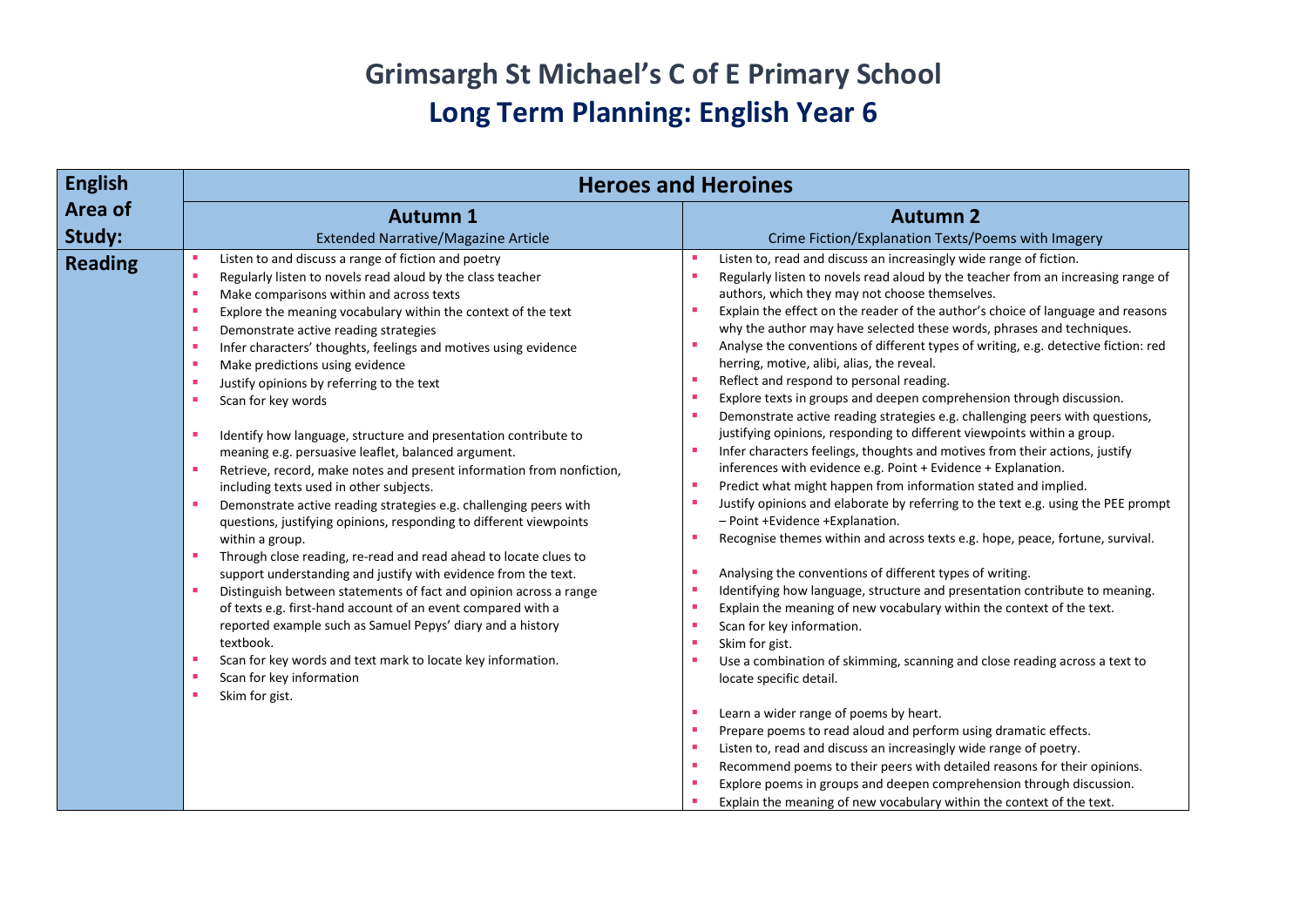|                                                                                                                                                                                                                                                                                                                                                                                                                                                                                                                                                                                                                                                                                                                                                                                                                                                                                                                                                                                    | Explore, recognise and use the terms personification, analogy, style and effect.<br>Explain the effect on the reader of the poets' choice of language and reasons<br>why the poet may have selected these.<br>Participate in discussions about books building on their own and others' ideas<br>and challenging views courteously.                                                                                                                                                                                                                                                                                                                                                                                                                                                                                                                                                                                                                                                           |
|------------------------------------------------------------------------------------------------------------------------------------------------------------------------------------------------------------------------------------------------------------------------------------------------------------------------------------------------------------------------------------------------------------------------------------------------------------------------------------------------------------------------------------------------------------------------------------------------------------------------------------------------------------------------------------------------------------------------------------------------------------------------------------------------------------------------------------------------------------------------------------------------------------------------------------------------------------------------------------|----------------------------------------------------------------------------------------------------------------------------------------------------------------------------------------------------------------------------------------------------------------------------------------------------------------------------------------------------------------------------------------------------------------------------------------------------------------------------------------------------------------------------------------------------------------------------------------------------------------------------------------------------------------------------------------------------------------------------------------------------------------------------------------------------------------------------------------------------------------------------------------------------------------------------------------------------------------------------------------------|
| Manipulate sentences for effect (similes and metaphors)<br><b>Writing</b><br>Use devices to create cohesion between paragraphs (e.g adverbials)<br>Select appropriate structures, vocabulary and grammar<br>Use different sentence structures with increasing control<br>Proof-read for spelling and punctuation errors<br>Develop ideas through planning approaches<br>Use similar writing models<br>Draw on similar writing models, reading and research<br>Identify the audience and purpose.<br>Select appropriate vocabulary and language effects, appropriate to<br>task, audience and purpose, for precision and impact.<br>Evaluate, select and use a range of organisation and presentational<br>devices to structure text for different purposes and audiences e.g.<br>headings, sub-headings, columns, bullet points, tables.<br>Make conscious choices about techniques to engage the reader<br>including appropriate tone and style e.g. rhetorical questions, direct | Manipulate sentences to create particular effects.<br>Use devices to build cohesion between paragraphs in narrative e.g. in the<br>meantime, meanwhile, in due course, until then.<br>Select the appropriate structure, vocabulary and grammar.<br>Draw on similar writing models, reading and research.<br>Select appropriate vocabulary and language effects, appropriate to task,<br>audience and purpose, for precision and impact.<br>Blend action, dialogue and description within sentences and paragraphs to<br>convey character and advance the action.<br>Manipulate sentences to create particular effects.<br>Select the appropriate structure, vocabulary and grammar.<br>Use a wide range of devices to build cohesion within and across paragraphs.<br>Reflect upon the effectiveness of writing in relation to audience and purpose,<br>suggesting and making changes to enhance effects and clarify meaning.<br>Proofread for grammatical, spelling and punctuation errors. |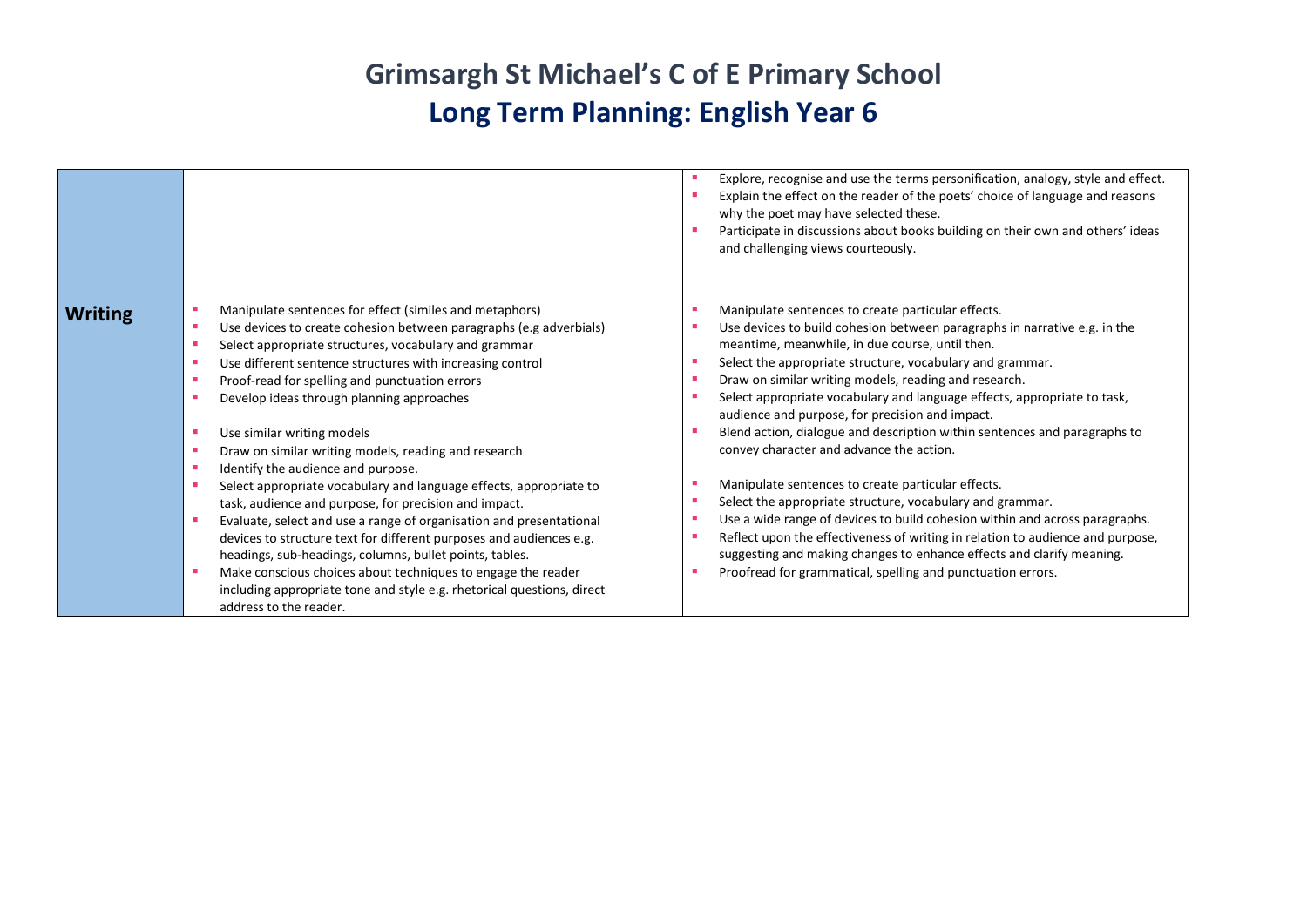| <b>Punctuation</b> | Explore and collect antonyms and synonyms                                       | Identify the subject and object of a sentence.                                             |
|--------------------|---------------------------------------------------------------------------------|--------------------------------------------------------------------------------------------|
|                    | Blend action, dialogue and description within sentences and paragraphs          | Explore and investigate active and passive e.g. I broke the window in the                  |
| and                | Create and punctuate complex                                                    | greenhouse versus the window in the greenhouse was broken.                                 |
| Grammar            | sentences using -ed and -ing opening clauses                                    | Use devices to build cohesion between paragraphs in narrative e.g. in the                  |
|                    | Explore and punctuate adverbial phrases for cohesion                            | meantime, meanwhile, in due course, until then.                                            |
|                    | Explore expanded noun phases                                                    | Blend action, dialogue and description within sentences and paragraphs to                  |
|                    | Use brackets, dashes and commas for parenthesis.                                | convey character and advance the action e.g. Tom stomped into the room, flung              |
|                    | Recognise the subject and object of a sentence                                  | down his grubby, school bag and announced, through gritted teeth, "It's not                |
|                    | Create complex sentences by using relative clauses with relative pronouns       | fair!"                                                                                     |
|                    | Create and punctuate complete sentences                                         | Identify and use semi-colons to mark the boundary between independent<br><b>CONTRACTOR</b> |
|                    |                                                                                 | clauses e.g. It is raining; I am fed up.                                                   |
|                    | Investigate and collect a range of synonyms and antonyms e.g.                   | Create complex sentences by using relative.                                                |
|                    | mischievous, wicked, evil, impish, spiteful, well-behaved                       | clauses where the relative pronoun has been omitted.                                       |
|                    | Use devices to build cohesion between paragraphs.                               |                                                                                            |
|                    | construct, write and punctuate a complex sentence with a relative clause using  |                                                                                            |
|                    | the pronoun which and/or whose.                                                 | Identify and use colons to introduce a list.                                               |
|                    | Use devices to build cohesion between paragraphs in persuasive,                 | Use active and passive voice to achieve intended effects e.g. formal reports and           |
|                    | discursive and explanatory texts e.g. adverbials such as: on the                | explanations                                                                               |
|                    | other hand, the opposing view, similarly, in contrast, although,                | Use devices to build cohesion between paragraphs in explanatory texts e.g.                 |
|                    | additionally, another possibility, alternatively, as a consequence              | adverbials such as: on the other hand, the opposing view, similarly, in contrast,          |
|                    | Punctuate bullet points.                                                        | although, additionally, another possibility, alternatively, as a consequence.              |
|                    | Identify and use colons to introduce a list.                                    |                                                                                            |
|                    |                                                                                 |                                                                                            |
| <b>Spelling</b>    | Investigate and use further suffixes                                            | Continue to investigate and use further suffixes                                           |
|                    | Explore homophones and other words that are often confused                      | Continue to explore further homophones and other words that are often                      |
|                    | Words containing the letter string -ough                                        | confused                                                                                   |
|                    | Spell selected words from the Year 6 list                                       | Identify root words, derivations and spelling patterns as a support for spelling.          |
|                    | Use a number of different strategies interactively in order to spell correctly. | Spell selected words from the Year 6 list                                                  |
|                    |                                                                                 |                                                                                            |
|                    |                                                                                 |                                                                                            |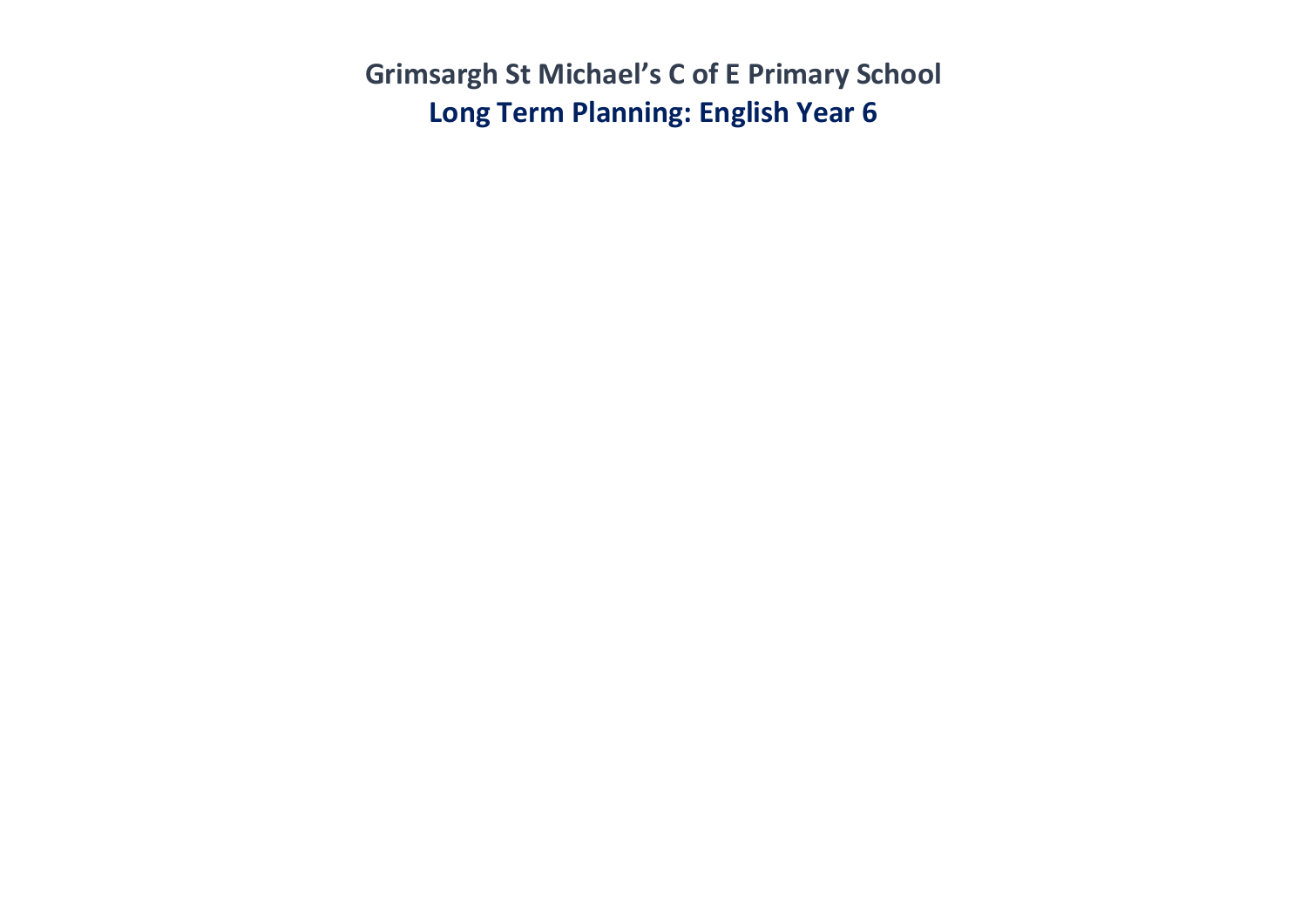| <b>English Area</b> |                                                                                                                                                                                                                                                                                                                                                                                                                                                                                                                                                                                                                                                                                                                                                                                                                                                                                                                                                                                             | <b>Around the World</b>                                                                                                                                                                                                                                                                                                                                                                                                                                                                                                                                                                                                                                                                                                                                                                                                                                                                                                                                                                                                                                                                                           |
|---------------------|---------------------------------------------------------------------------------------------------------------------------------------------------------------------------------------------------------------------------------------------------------------------------------------------------------------------------------------------------------------------------------------------------------------------------------------------------------------------------------------------------------------------------------------------------------------------------------------------------------------------------------------------------------------------------------------------------------------------------------------------------------------------------------------------------------------------------------------------------------------------------------------------------------------------------------------------------------------------------------------------|-------------------------------------------------------------------------------------------------------------------------------------------------------------------------------------------------------------------------------------------------------------------------------------------------------------------------------------------------------------------------------------------------------------------------------------------------------------------------------------------------------------------------------------------------------------------------------------------------------------------------------------------------------------------------------------------------------------------------------------------------------------------------------------------------------------------------------------------------------------------------------------------------------------------------------------------------------------------------------------------------------------------------------------------------------------------------------------------------------------------|
| of Study:           | <b>Spring 1</b>                                                                                                                                                                                                                                                                                                                                                                                                                                                                                                                                                                                                                                                                                                                                                                                                                                                                                                                                                                             | <b>Spring 2</b>                                                                                                                                                                                                                                                                                                                                                                                                                                                                                                                                                                                                                                                                                                                                                                                                                                                                                                                                                                                                                                                                                                   |
|                     | Narrative based on a Novel/Poetry on a Theme/Biographies                                                                                                                                                                                                                                                                                                                                                                                                                                                                                                                                                                                                                                                                                                                                                                                                                                                                                                                                    | Discussion and Debate/Classic Fiction/Poetry: Songs and Lyrics                                                                                                                                                                                                                                                                                                                                                                                                                                                                                                                                                                                                                                                                                                                                                                                                                                                                                                                                                                                                                                                    |
| <b>Reading</b>      | Regularly listen to novels read aloud by the teacher from an increasing range<br>٠<br>of authors, which they may not choose themselves.<br>Read books at an age appropriate interest level.<br>л<br>Record on-going reflections and responses to reading.<br>п.<br>Predict what might happen from information stated and implied.<br>Explain the effect on the reader of the authors' choice of language and<br>reasons why the author may have selected these words, phrases and<br>techniques.<br>Recognise themes within and across texts e.g. hope, peace, fortune, survival.<br>×<br>Express preferences about a wider range of books including modern fiction<br>and fiction from our literary heritage.<br>Infer characters' feelings, thoughts and motives from their actions, justifying<br>л<br>inferences with evidence e.g. Point: Evidence: Explanation.<br>п.                                                                                                                 | л<br>Use suffixes to understand meanings e.g. -cious, -tious, -tial, -cial.<br>$\mathbf{r}$<br>Through close reading, re-read and read ahead to locate clues to support<br>understanding and justify with evidence from the text.<br>Distinguish between statements of fact or opinion across a range of texts e.g. first-<br>hand account of an event compared with a reported example such as Samuel<br>Pepys' diary and a history textbook.<br>Analyse the conventions of different types of writing e.g. persuasive language.<br>Explain the effect on the reader of the author's choice of language and reasons<br>why the author may have selected these words, phrases and techniques.<br>Explain and discuss their understanding of what they have read, including through<br>formal presentations and debates.<br>Prepare formal presentations individually or in groups.<br>л<br>Use notes to support presentation of information.<br>п<br>Respond to questions generated by a presentation.<br>п<br>л                                                                                                  |
|                     | Listen to, read and discuss an increasingly wide range of poetry.<br>Explain the meaning of new vocabulary within the context of the text.<br>Explore, recognise and use the terms personification, analogy, style and<br>п.<br>effect.<br>Explore texts in groups and deepen comprehension through discussion.<br>×<br>Explain the effect on the reader of the authors' choice of language and<br>reasons why the author may have selected these words, phrases and<br>techniques.<br>Prepare poems to read aloud and perform using dramatic effects.<br>ш<br>Recognise themes within and across texts.<br>×<br>Make comparisons within and across texts.<br>л<br>Analyse the conventions of different types of writing.<br>л<br>Through close reading, re-read and read ahead to locate clues to support<br><b>CO</b><br>understanding and justifying with evidence from the text.<br>Scan for key information e.g. looking for words associated with 'childhood'.<br>×<br>Skim for gist. | Participate in debates on issues related to reading (non-fiction).<br>Listen to, read and discuss an increasingly wide range of fiction.<br><b>CO</b><br>×<br>Regularly listen to novels read aloud by the teacher from an increasing range of<br>authors, which they may not choose themselves.<br>×<br>Explain the meaning of new vocabulary within the context of the text.<br>Demonstrate active reading strategies e.g. challenging peers with questions,<br>justifying opinions, responding to different viewpoints within a group.<br>×<br>Justify opinions and elaborate by referring to the text e.g. using the PEE prompt-<br>Point + Evidence + Explanation.<br>Make comparisons within and across texts.<br>л<br>Recognise themes within and across texts e.g. hope, peace, fortune, survival.<br>л<br>Compare texts written in different periods.<br><b>I</b><br>л<br>Analyse the conventions of different types of writing e.g. use of dialogue to<br>indicate historical settings for a story.<br>Express preferences about a wider range of books including fiction from our<br>literary heritage |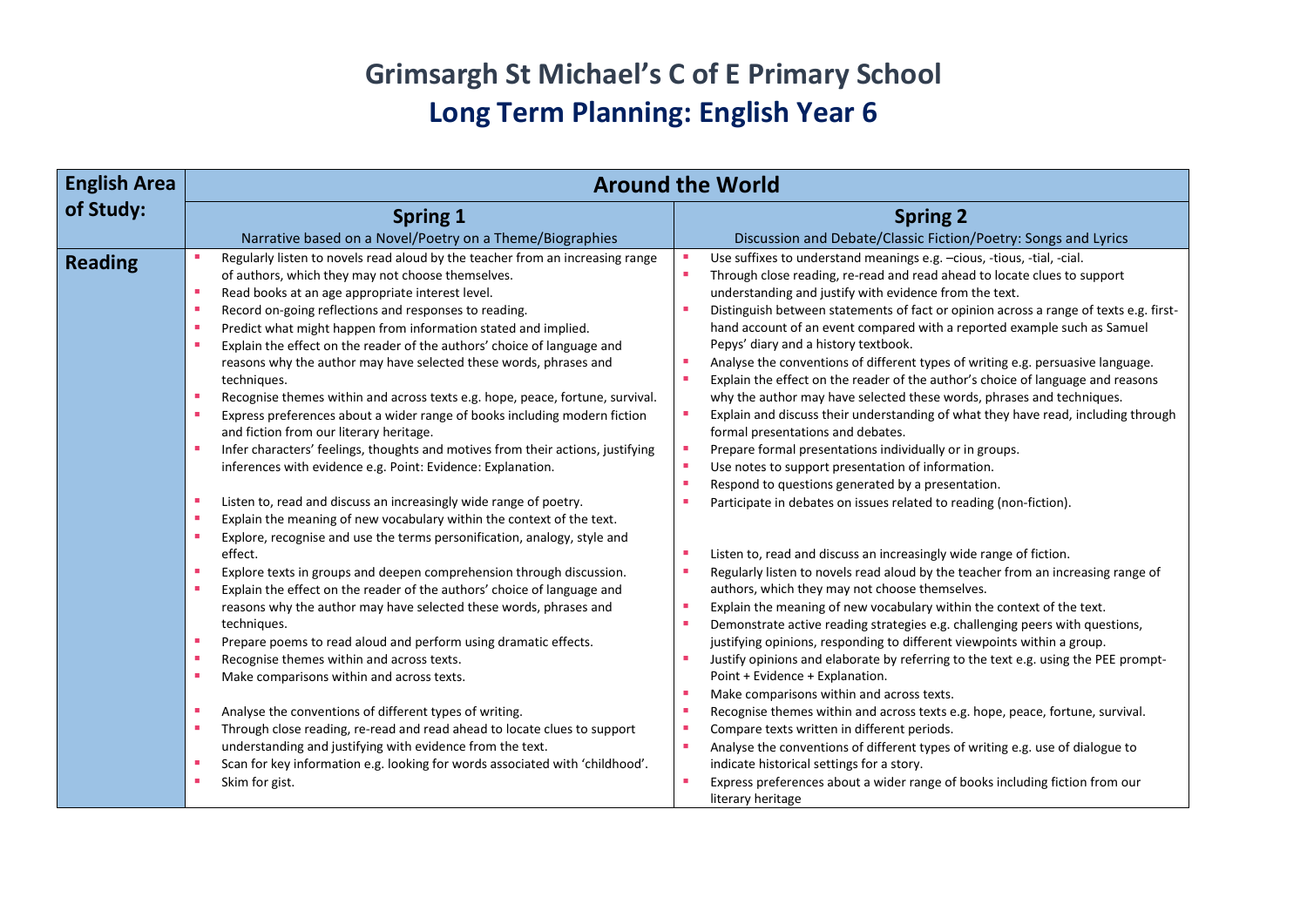|                | Use a combination of skimming, scanning and close reading across a text to          |                                                                                                                                                         |
|----------------|-------------------------------------------------------------------------------------|---------------------------------------------------------------------------------------------------------------------------------------------------------|
|                | locate specific detail.                                                             | Use etymology to help the pronunciation of new words e.g. chef, chalet, machine,                                                                        |
|                | Explain the effect on the reader of the authors' choice of language and<br>٠        | brochure - French in origin.                                                                                                                            |
|                | reasons why the author may have selected these words, phrases and                   | Explore, recognise and use the terms personification, analogy, style and effect.                                                                        |
|                | techniques.                                                                         | Analyse the conventions of different types of writing e.g. use of dialogue to                                                                           |
|                | Retrieve, record, make notes and present information from non-fiction,<br>л         | indicate geographical and/or historical settings for a story.                                                                                           |
|                | including texts used in other subjects.                                             | Listen to, read and discuss an increasingly wide range of poetry.                                                                                       |
|                | Prepare formal presentations individually or in groups.                             |                                                                                                                                                         |
|                | Use notes to support presentation of information.<br>л                              | Explore texts in groups and deepening comprehension through discussion.                                                                                 |
|                | Respond to questions generated by a presentation.                                   | Demonstrate active reading strategies e.g. challenging peers with questions,<br>justifying opinions, responding to different viewpoints within a group. |
|                |                                                                                     | Recognise themes within and across texts e.g. friendship, loneliness, happiness,                                                                        |
|                |                                                                                     | hope.                                                                                                                                                   |
|                |                                                                                     | Explain the effect on the reader of the author's choice of language and reasons                                                                         |
|                |                                                                                     | why the author may have selected these words, phrases and techniques.                                                                                   |
|                |                                                                                     | Learn a wider range of poems by heart.                                                                                                                  |
|                |                                                                                     | Prepare poems to read aloud and perform using dramatic effects.                                                                                         |
|                |                                                                                     |                                                                                                                                                         |
|                | Use active and passive voice to achieve intended effects.                           | Use a wide range of devices to build cohesion within and across paragraphs.                                                                             |
| <b>Writing</b> | Draw on similar writing models, reading and research.                               | Select appropriate register for formal and informal purposes, e.g. a speech for a                                                                       |
|                | Blend action, dialogue and description within sentences and paragraphs to<br>п.     | debate (formal), dialogue within narrative (formal or informal), text message                                                                           |
|                | convey character and advance the action e.g. Tom stomped into the room,             | to a friend (informal).                                                                                                                                 |
|                | flung down his grubby, school bag and announced, through gritted teeth, "It's       | Make conscious choices about techniques to engage the reader including                                                                                  |
|                | not fair!".                                                                         | appropriate tone and style e.g. rhetorical questions, direct address to the reader.                                                                     |
|                | Reflect upon the effectiveness of writing in relation to audience and purpose,      | Use active and passive voice to achieve intended effects.                                                                                               |
|                | suggesting and making changes to enhance effects and clarify meaning.               |                                                                                                                                                         |
|                | Proofread for grammatical, spelling and punctuation errors.<br>×                    | Performing                                                                                                                                              |
|                |                                                                                     | Use appropriate and effective intonation and volume.                                                                                                    |
|                | Draw on similar writing models, reading and research.<br>×                          | Add gesture and movement to enhance meaning.                                                                                                            |
|                | Select the appropriate structure, vocabulary and grammar.<br>×                      | Encourage and take account of audience engagement.                                                                                                      |
|                | Select the appropriate vocabulary and language effects, appropriate to task,<br>×   |                                                                                                                                                         |
|                | audience and purpose, for precision and impact.                                     | ٠<br>Investigate and collect a range of synonyms and antonyms e.g. mischievous,                                                                         |
|                | Reflect upon the effectiveness of writing in relation to audience and purpose,<br>٠ | wicked, evil, impish, spiteful, well-behaved.                                                                                                           |
|                | suggesting and making changes to enhance effects and clarify meaning.               | Explore, collect and use vocabulary typical of formal and informal speech.                                                                              |
|                | Use appropriate and effective intonation and volume.                                | Use a range of planning approaches.                                                                                                                     |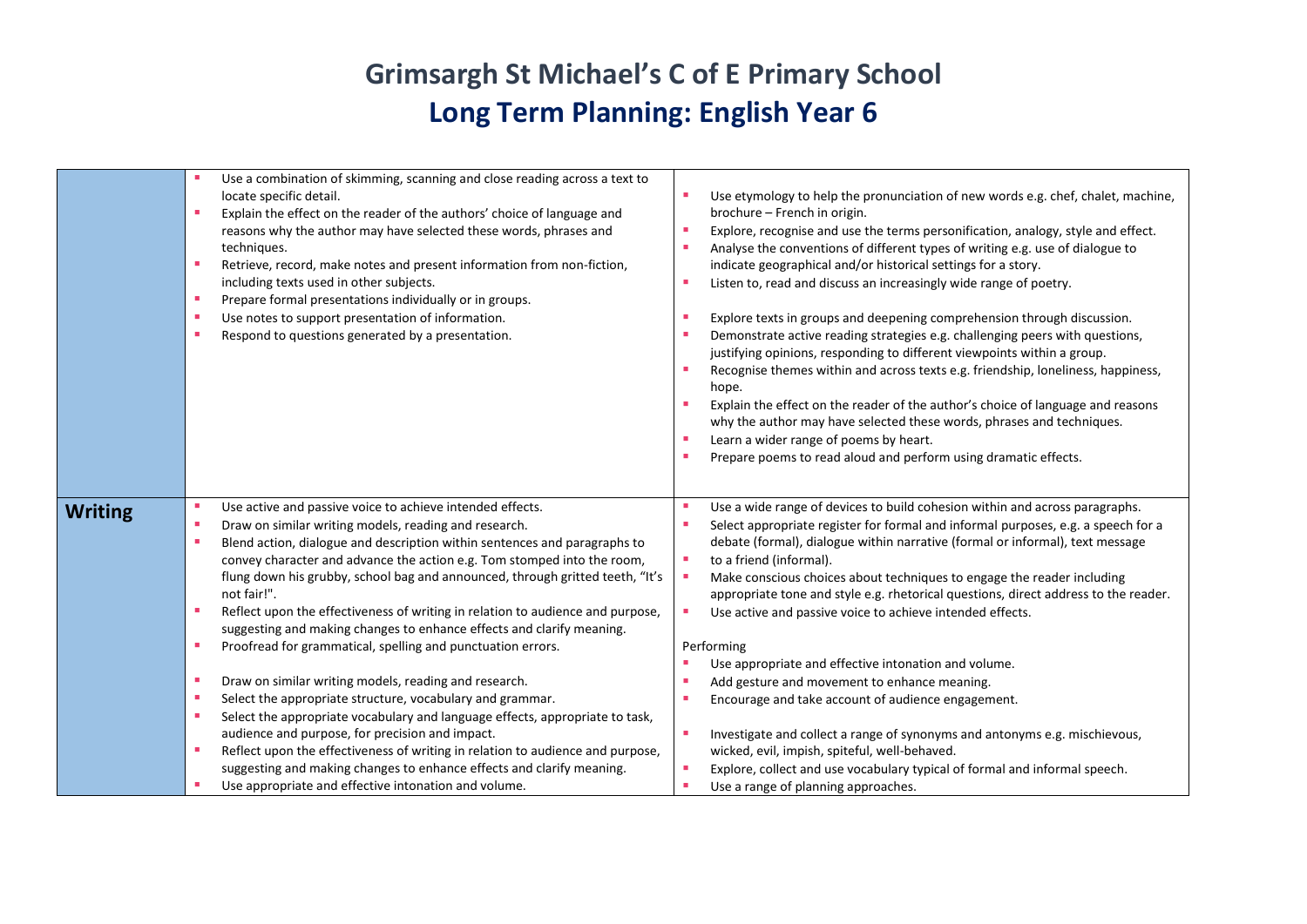| Add gesture and movement to enhance meaning.                                | Select appropriate vocabulary and language effects, appropriate to task, audience                                           |
|-----------------------------------------------------------------------------|-----------------------------------------------------------------------------------------------------------------------------|
| Encourage and take account of audience engagement.                          | and purpose, for precision and impact.                                                                                      |
|                                                                             | Select appropriate register for formal and informal purposes, e.g. dialogue within<br>narrative (formal or informal)        |
| Manipulate sentences to create particular effects.                          | Use devices to build cohesion within and across paragraphs.                                                                 |
| Draw on similar writing models, reading and research.                       | Blend action, dialogue and description within paragraphs to convey character and                                            |
| Make conscious choices about techniques to engage the reader including      | advance the action.                                                                                                         |
| appropriate tone and style e.g. rhetorical questions, direct address to the | Reflect upon the effectiveness of writing in relation to audience and purpose,                                              |
| reader.                                                                     | suggesting and making changes to enhance effects and clarify meaning.                                                       |
| Proofread for grammatical, spelling and punctuation errors.                 | Proofread for grammatical, spelling and punctuation errors.                                                                 |
| Use appropriate and effective intonation and volume.                        |                                                                                                                             |
| Encourage and take account of audience engagement.                          | Explore and collect vocabulary typical of formal and informal speech and writing                                            |
|                                                                             | e.g. find out - discover, ask for - request, go in - request.                                                               |
|                                                                             | Find examples of where authors have broken conventions to achieve specific                                                  |
|                                                                             | effects and use similar techniques in own writing $-e.g.$ repeated use of 'and' to                                          |
|                                                                             | convey tedium, one-word sentence.                                                                                           |
|                                                                             | Identify audience and purpose.                                                                                              |
|                                                                             | Choose appropriate text-form and type for all writing.                                                                      |
|                                                                             | Select appropriate vocabulary and language effects, appropriate to task, audience<br>and purpose, for precision and impact. |
|                                                                             | Evaluate, select and use a range of organisation and presentational devices to                                              |
|                                                                             | structure text for different purposes and audiences e.g. headings, subheadings,                                             |
|                                                                             | columns, bullet points, tables.                                                                                             |
|                                                                             | Make conscious choices about techniques to engage the reader including                                                      |
|                                                                             | appropriate tone and style e.g. rhetorical questions, direct address to the reader.                                         |
|                                                                             |                                                                                                                             |
|                                                                             |                                                                                                                             |
|                                                                             |                                                                                                                             |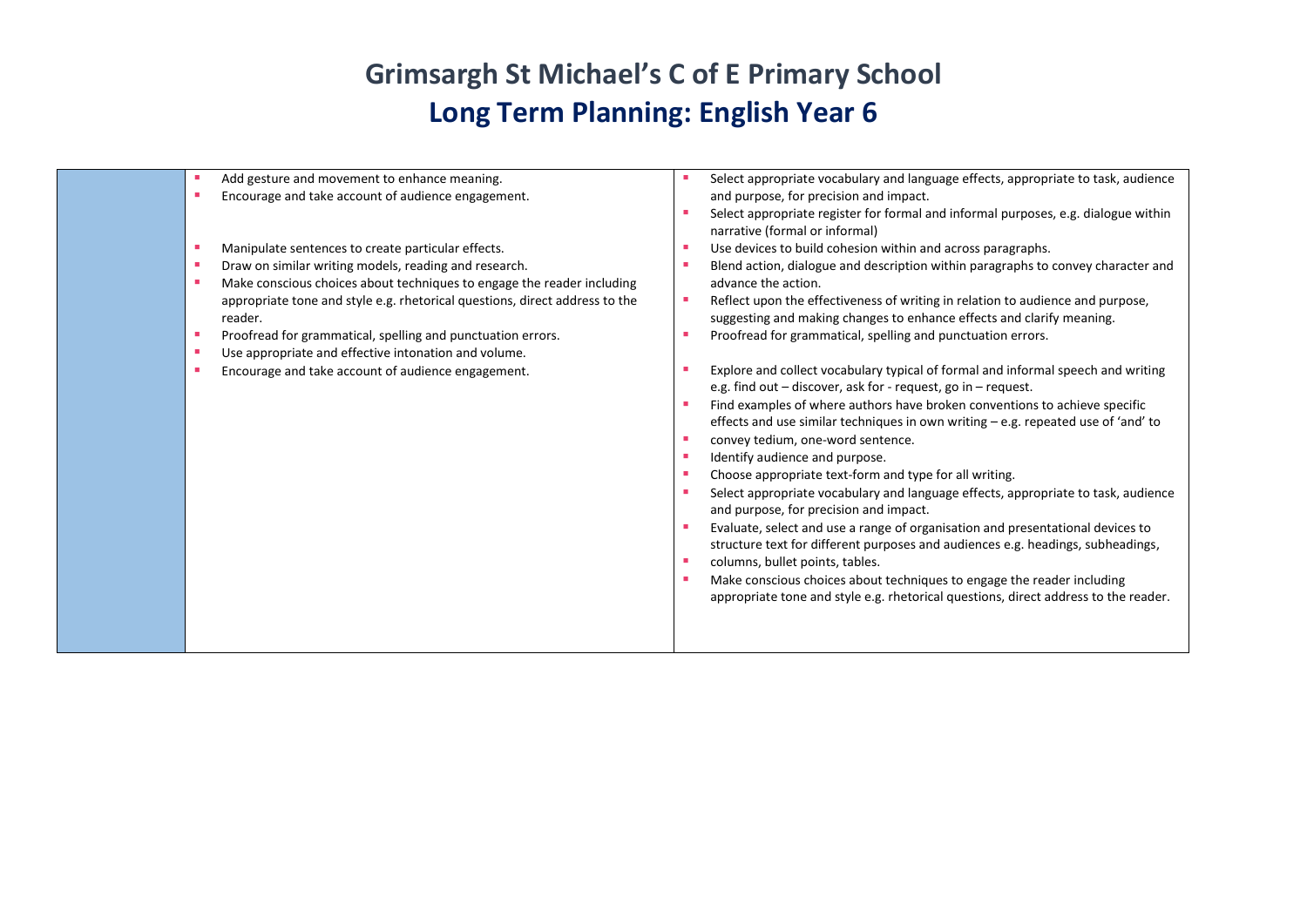| <b>Punctuation</b><br>and<br>Grammar | Identify the subject and object of a sentence.<br>Explore and investigate active and passive e.g. I broke the window in the<br>greenhouse versus The window in the greenhouse was broken.<br>Use devices to build cohesion between paragraphs in recount e.g. in the<br>meantime, meanwhile, in due course, until then.<br>Explore, collect and use examples of the perfect form of verbs to mark<br>relationships of time and cause e.g. I had eaten lunch when you came<br>(past perfect); She has eaten lunch already or I have eaten lunch already<br>(present perfect); I will have eaten lunch by then (future perfect).<br>Punctuate bullet points.<br>Identify and use colons to introduce a list.<br>Explore how hyphens can be used to avoid ambiguity e.g. man-eating shark<br>versus man eating shark.<br>Explore, collect and use question tags typical of informal speech and writing<br>e.g. "He's your friend, isn't he?"<br>Create and punctuate complex sentences.<br>٠ | Investigate and collect a range of synonyms and antonyms e.g. mischievous,<br>wicked, evil, impish, spiteful, well-behaved.<br>Use devices to build cohesion between paragraphs in narrative e.g. adverbials<br>such as: in the meantime, meanwhile, in due course, until then.<br>Identify and use semi-colons within lists.<br>Distinguish between vocabulary typical of formal and informal speech.<br>Explore, collect and use subjunctive forms for formal speech and writing e.g. If I<br>were able to come to your party, I would; The school requires that all pupils be<br>honest.<br>Create and punctuate complex sentences. |
|--------------------------------------|-------------------------------------------------------------------------------------------------------------------------------------------------------------------------------------------------------------------------------------------------------------------------------------------------------------------------------------------------------------------------------------------------------------------------------------------------------------------------------------------------------------------------------------------------------------------------------------------------------------------------------------------------------------------------------------------------------------------------------------------------------------------------------------------------------------------------------------------------------------------------------------------------------------------------------------------------------------------------------------------|----------------------------------------------------------------------------------------------------------------------------------------------------------------------------------------------------------------------------------------------------------------------------------------------------------------------------------------------------------------------------------------------------------------------------------------------------------------------------------------------------------------------------------------------------------------------------------------------------------------------------------------|
| <b>Spelling</b>                      | Explore the sh sound spelt ti or ci<br>Explore trickier homophones and other words that are often confused<br>Explore the sh sound with si or ssi<br>Spell some words with silent letters<br>Spell selected words from the Year 6 list<br>Use a number of different strategies interactively in order to spell correctly.<br>п                                                                                                                                                                                                                                                                                                                                                                                                                                                                                                                                                                                                                                                            | The spellings ei and ie<br>Use of hyphens<br>Words ending in -ible and -able<br>Common mistakes (apostrophes)<br>Spell selected words from the Year 6 list                                                                                                                                                                                                                                                                                                                                                                                                                                                                             |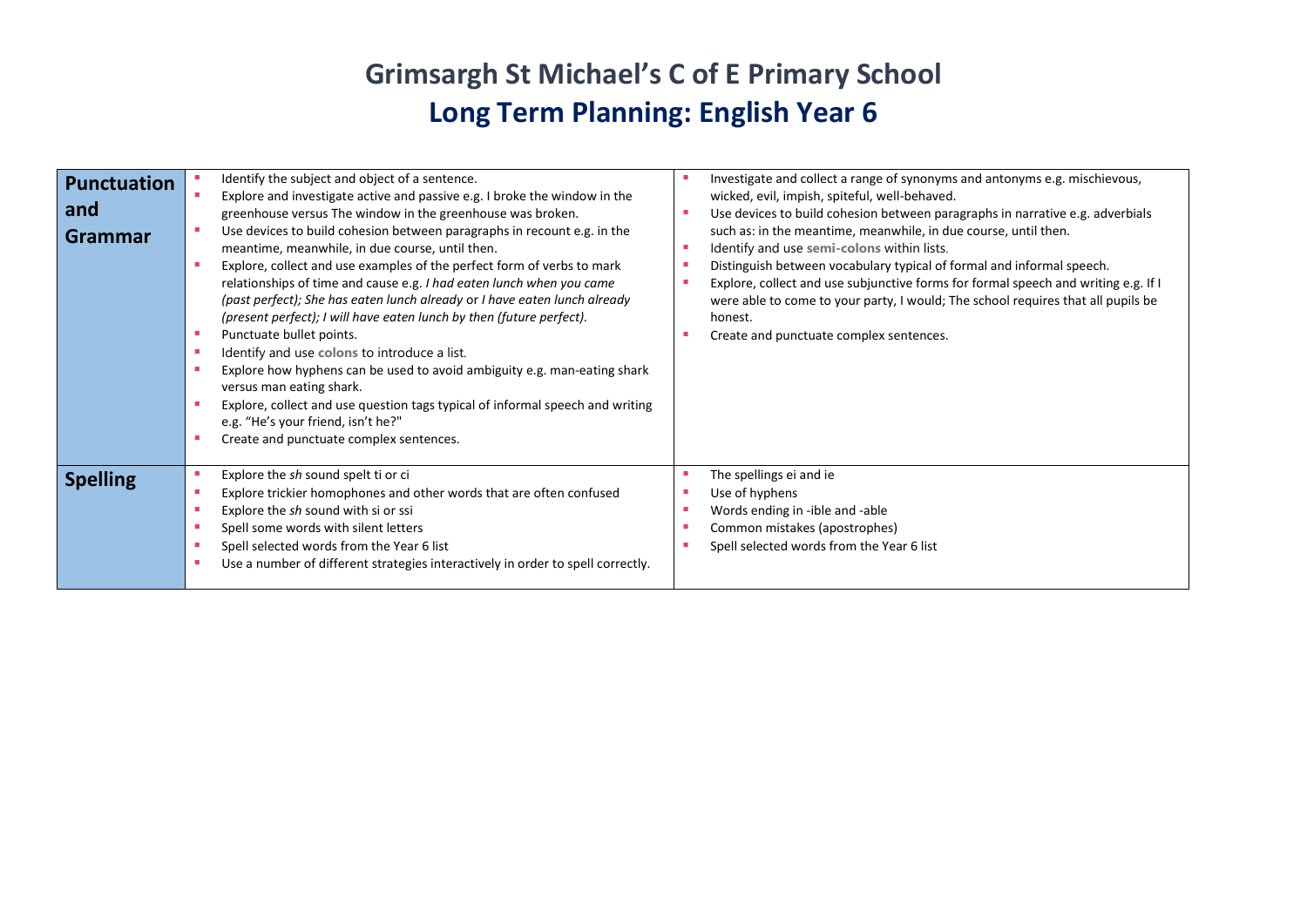| <b>English Area</b> |                                                                                                                                                                                                                                                                                                                                                                                                                                                                                                                                                                                                                                                                                                                                                                                                                                                                                                                                                                                                                                                                                                                                                                                                                                                                                                                                                                                                                                                                                                            | <b>Growth Mindset</b>                                                                                                                                                                                                                                                                                                                                                                                                                                                                                                                                                                                                                                                                                                                                                                                                                                                                                                                                                                                                                                                                                                                                                                                                                                                                                                                                                                                                                                                                                                                                                                                                                                                                                                                                                                                                                                                                                                                                                                                                                                                                             |
|---------------------|------------------------------------------------------------------------------------------------------------------------------------------------------------------------------------------------------------------------------------------------------------------------------------------------------------------------------------------------------------------------------------------------------------------------------------------------------------------------------------------------------------------------------------------------------------------------------------------------------------------------------------------------------------------------------------------------------------------------------------------------------------------------------------------------------------------------------------------------------------------------------------------------------------------------------------------------------------------------------------------------------------------------------------------------------------------------------------------------------------------------------------------------------------------------------------------------------------------------------------------------------------------------------------------------------------------------------------------------------------------------------------------------------------------------------------------------------------------------------------------------------------|---------------------------------------------------------------------------------------------------------------------------------------------------------------------------------------------------------------------------------------------------------------------------------------------------------------------------------------------------------------------------------------------------------------------------------------------------------------------------------------------------------------------------------------------------------------------------------------------------------------------------------------------------------------------------------------------------------------------------------------------------------------------------------------------------------------------------------------------------------------------------------------------------------------------------------------------------------------------------------------------------------------------------------------------------------------------------------------------------------------------------------------------------------------------------------------------------------------------------------------------------------------------------------------------------------------------------------------------------------------------------------------------------------------------------------------------------------------------------------------------------------------------------------------------------------------------------------------------------------------------------------------------------------------------------------------------------------------------------------------------------------------------------------------------------------------------------------------------------------------------------------------------------------------------------------------------------------------------------------------------------------------------------------------------------------------------------------------------------|
| of Study:           | <b>Summer 1</b>                                                                                                                                                                                                                                                                                                                                                                                                                                                                                                                                                                                                                                                                                                                                                                                                                                                                                                                                                                                                                                                                                                                                                                                                                                                                                                                                                                                                                                                                                            | <b>Summer 2</b>                                                                                                                                                                                                                                                                                                                                                                                                                                                                                                                                                                                                                                                                                                                                                                                                                                                                                                                                                                                                                                                                                                                                                                                                                                                                                                                                                                                                                                                                                                                                                                                                                                                                                                                                                                                                                                                                                                                                                                                                                                                                                   |
|                     | Stories with flashbacks and viewpoints/information leaflets                                                                                                                                                                                                                                                                                                                                                                                                                                                                                                                                                                                                                                                                                                                                                                                                                                                                                                                                                                                                                                                                                                                                                                                                                                                                                                                                                                                                                                                | Older Literature/Autobiographies                                                                                                                                                                                                                                                                                                                                                                                                                                                                                                                                                                                                                                                                                                                                                                                                                                                                                                                                                                                                                                                                                                                                                                                                                                                                                                                                                                                                                                                                                                                                                                                                                                                                                                                                                                                                                                                                                                                                                                                                                                                                  |
| <b>Reading</b>      | Use knowledge of root words, prefixes and suffixes to investigate how the<br>×<br>meanings of words change e.g. un+happy+ness; dis+repute+able;<br>dis+respect+ful; re+engage+ment.<br>Explore texts in groups and deepen comprehension through discussion.<br><b>CONTRACT</b><br>Infer characters' feelings, thoughts and motives from their actions, justifying<br>л<br>inferences with evidence e.g. Point+Evidence+Explanation.<br>Analyse the conventions of different types of writing e.g. use of dialogue to<br><b>CO</b><br>indicate geographical and/or historical settings for a story.<br>Make comparisons within and across texts e.g. similar events in different<br><b>CO</b><br>books such as being an evacuee in Carrie's War and Goodnight Mr Tom.<br>Explore, recognise and use the terms personification, analogy, style and<br><b>CO</b><br>effect.<br>Explore the meaning of new vocabulary within the context of the text.<br>л<br>Use a combination of skimming, scanning and close reading across a text to<br>×.<br>locate specific detail.<br>Explore texts in groups and deepen comprehension through discussion.<br>a.<br>Distinguish between statements of fact or opinion across a range of texts.<br><b>CO</b><br>Make comparisons within and across texts.<br>a.<br>Analyse the conventions of different types of writing.<br><b>CO</b><br>×<br>Prepare formal presentations individually or in groups.<br>Use notes to support presentation of information.<br><b>CO</b> | Explain the meaning of new vocabulary within the context of the text.<br>×<br>Explain the effect on the reader of the author's choice of language and reasons<br>×<br>why the author may have selected these words, phrases and techniques.<br>Demonstrate active reading strategies e.g. challenging peers with questions,<br>п<br>justifying opinions, responding to different viewpoints within a group<br>Explore texts in groups and deepen comprehension through discussion<br>Through close reading, re-read and read ahead to locate clues to support<br>understanding and justify with evidence from the text.<br>Prepare poems and play scripts to read aloud and perform using dramatic effect<br>×<br>Infer characters' feelings, thoughts and motives from their actions, justifying<br>inferences with evidence e.g. Point+Evidence+Explanation.<br>Make comparisons within and across texts<br><b>D</b><br>Compare characters within and across texts.<br>×<br>Compare texts written in different periods.<br>×<br>Recognise themes within and across texts e.g. hope, peace, fortune, survival.<br>×<br>×<br>Analyse the conventions of different types of writing e.g. use of dialogue to<br>indicate geographical and/or historical settings for a story.<br>Identify how language, structure and presentation contribute to meaning.<br>Demonstrate active reading strategies e.g. challenging peers with questions,<br>justifying opinions, responding to different viewpoints within a group.<br>Through close reading, re-read and read ahead to locate clues to support<br>understanding and justifying with evidence from the text.<br><b>CO</b><br>Skim for gist.<br>Scan for key information.<br><b>I</b><br>Retrieve, record, make notes and present information from non-fiction, including<br>texts used in other subjects.<br>Use a combination of skimming, scanning and close reading across a text to locate<br>a.<br>specific detail.<br>Identify how language, structure and presentation contribute to meaning e.g.<br>persuasive leaflet, balanced argument. |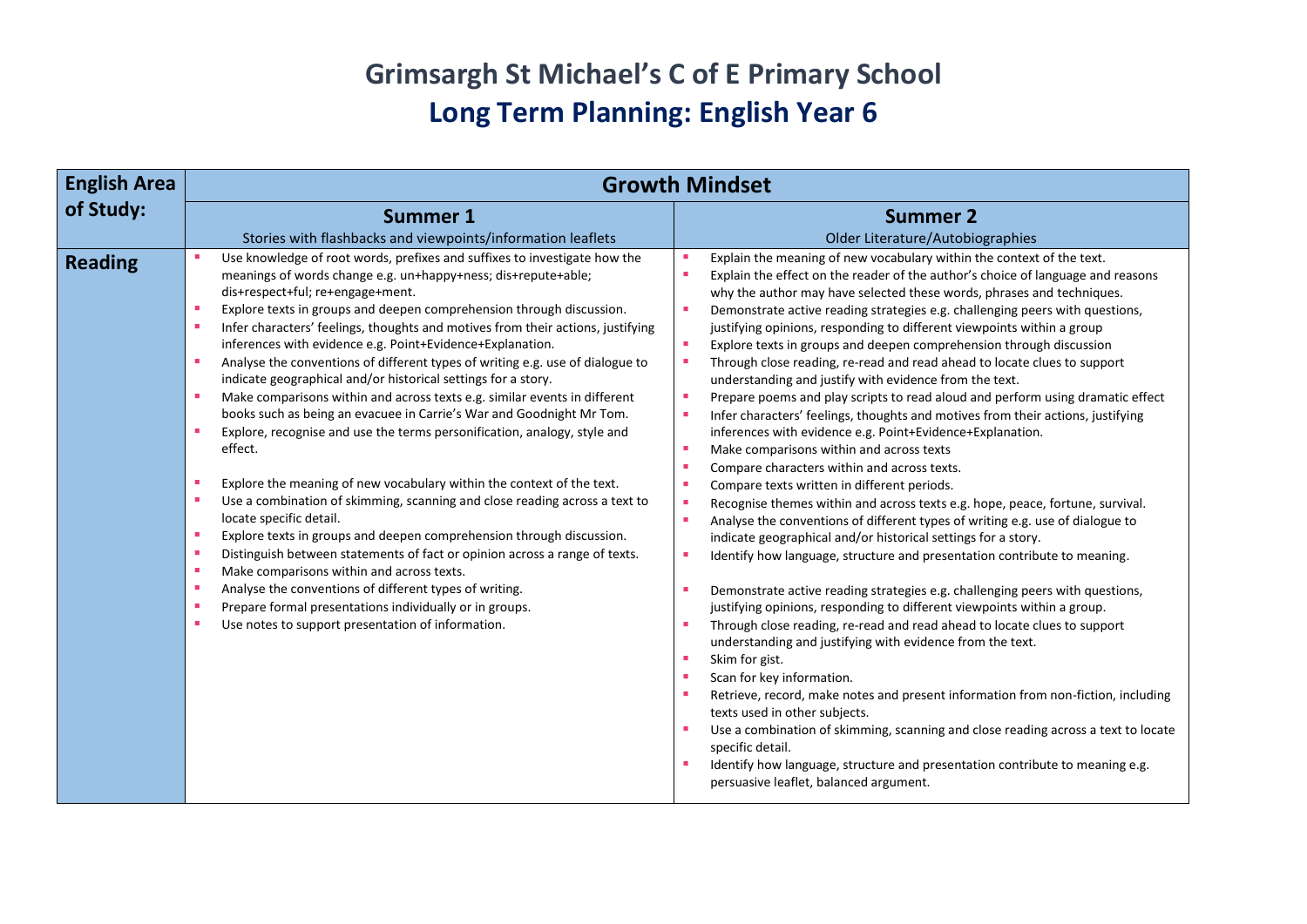|                |                                                                                                                                                                                                                                                                                                                                                                                                                                                                                                                                                                                                                                                                                                                                                                                                                                                                                                                                                                                                                                                                                                                               | Explain the effect on the reader of the author's choice of language and reasons<br>why the author may have selected these words, phrases and techniques.<br>Analyse the conventions of different types of writing.                                                                                                                                                                                                                                                                                                                                                                                                                                                                                                                                                                                                                                                                                                                                                                                                                                                                                                                                                                                                                                                                                                                                                                                                                     |
|----------------|-------------------------------------------------------------------------------------------------------------------------------------------------------------------------------------------------------------------------------------------------------------------------------------------------------------------------------------------------------------------------------------------------------------------------------------------------------------------------------------------------------------------------------------------------------------------------------------------------------------------------------------------------------------------------------------------------------------------------------------------------------------------------------------------------------------------------------------------------------------------------------------------------------------------------------------------------------------------------------------------------------------------------------------------------------------------------------------------------------------------------------|----------------------------------------------------------------------------------------------------------------------------------------------------------------------------------------------------------------------------------------------------------------------------------------------------------------------------------------------------------------------------------------------------------------------------------------------------------------------------------------------------------------------------------------------------------------------------------------------------------------------------------------------------------------------------------------------------------------------------------------------------------------------------------------------------------------------------------------------------------------------------------------------------------------------------------------------------------------------------------------------------------------------------------------------------------------------------------------------------------------------------------------------------------------------------------------------------------------------------------------------------------------------------------------------------------------------------------------------------------------------------------------------------------------------------------------|
| <b>Writing</b> | Use a range of planning approaches e.g. storyboard, story mountain,<br>discussion group, post-it notes, ICT story planning.<br>Deviate narrative from linear or chronological sequence e.g. flashbacks,<br>simultaneous actions, time-shifts.<br>Use a wide range of devices to build cohesion within and across paragraphs.<br>Reflect upon the effectiveness of writing in relation to audience and purpose,<br>suggesting and making changes to enhance effects and clarify meaning.<br>Proofread for grammatical, spelling and punctuation errors.<br>Evaluate, select and use a range of organisation and presentational devices<br>for different purposes and audiences.<br>Explore, collect and use vocabulary typical of formal and informal speech and<br>writing.<br>Identify audience and purpose.<br>Draw on similar writing models, reading and research.<br>Select appropriate vocabulary and language effects for task, audience and<br>purpose.<br>Use appropriate and effective intonation and volume.<br>Add gesture and movement to enhance meaning.<br>Encourage and take account of audience engagement. | Manipulate sentences to create particular effects.<br>Draw on similar writing models, reading and research.<br>Select appropriate vocabulary and language effects, appropriate to task, audience<br>and purpose, for precision and impact.<br>Introduce and develop characters through blending action, dialogue and<br>description within sentences and paragraphs.<br>Make conscious choices about techniques to engage the reader including<br>appropriate tone and style e.g. rhetorical questions, direct address to the reader.<br>Finding examples of where authors have broken conventions to achieve specific<br>effects and using similar techniques in own writing.<br>Use devices to build cohesion between paragraphs e.g. adverbials<br>Manipulate sentences to create particular effects.<br>ш<br>Draw on similar writing models, reading and research.<br>Evaluate, select and use a range of organisation and presentational devices for<br>different purposes and audiences.<br>Select the appropriate structure, vocabulary and grammar.<br>п<br>Select appropriate vocabulary and language effects, appropriate to task, audience<br>and purpose, for precision and impact.<br>Select appropriate register for formal and informal purposes.<br>Make conscious choices about techniques to engage the reader including<br>п<br>appropriate tone and style e.g. rhetorical questions, direct address to the reader. |